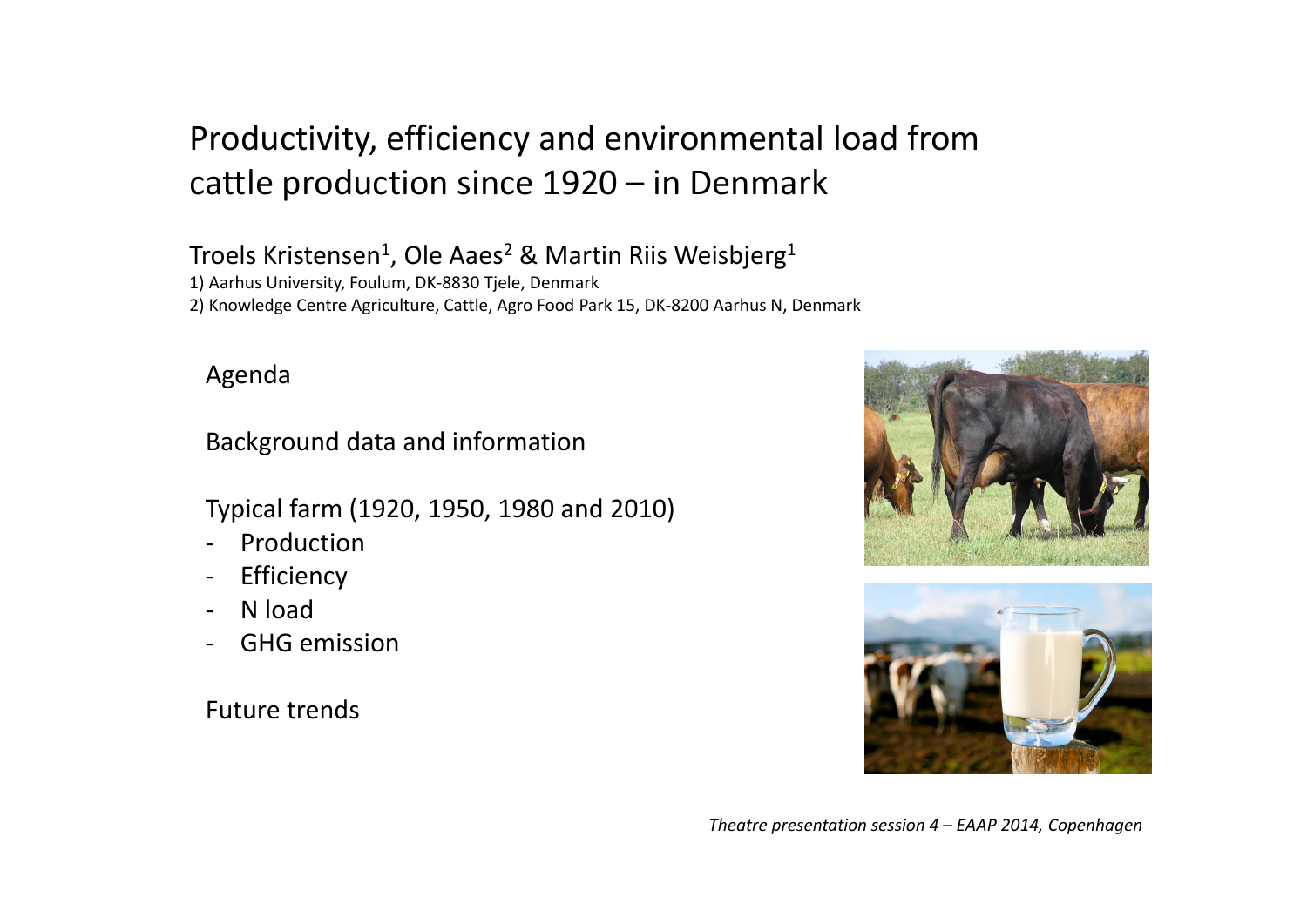Number of cattle and annual production of milk and meat – Denmark 1900 to 2010



**Number, <sup>x</sup> 10<sup>3</sup>**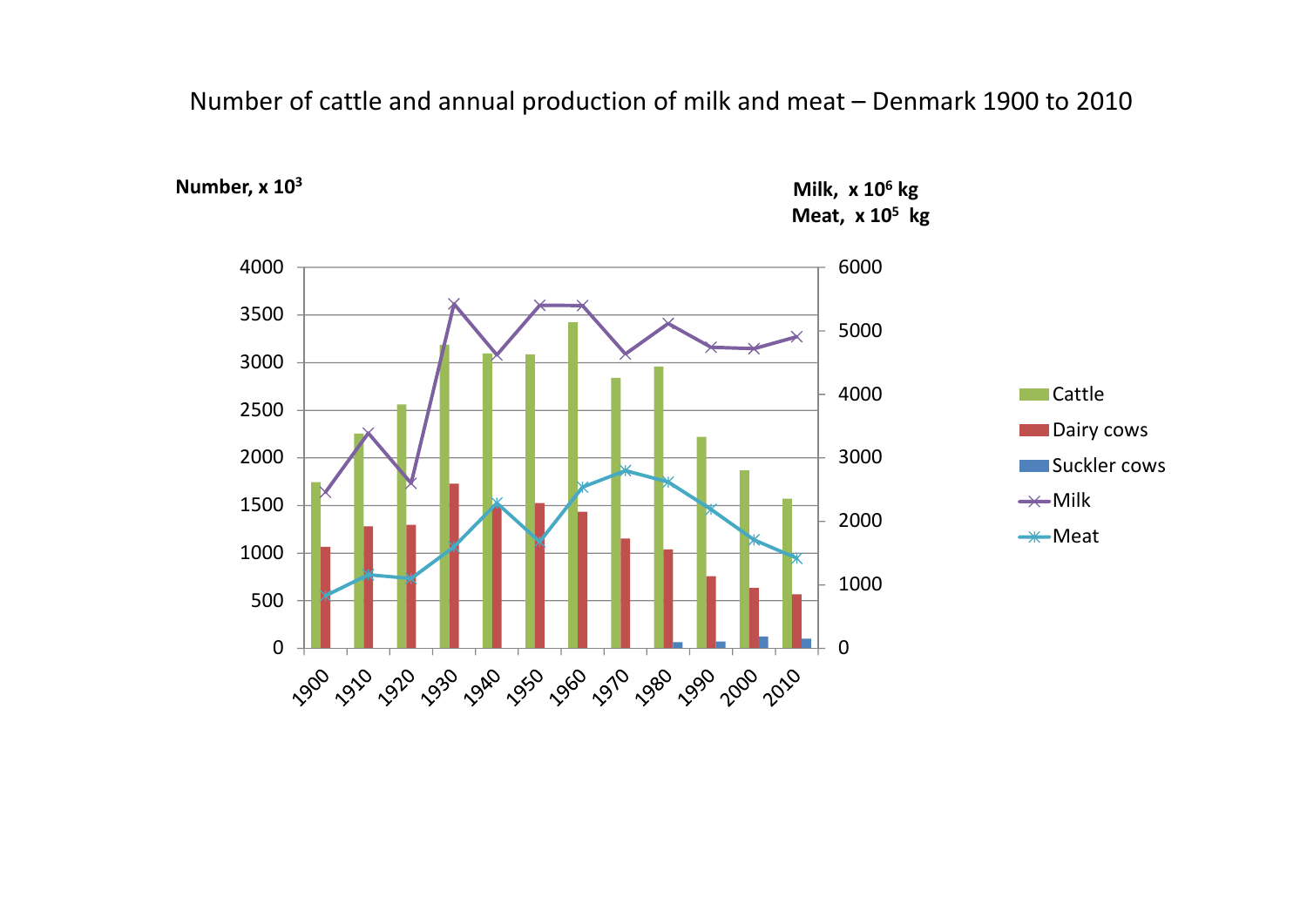#### Production of milk and meat, kg annually per dairy cow – Denmark 1990 to 2010



1: DPU: dairy production unit – one dairy cow including young stock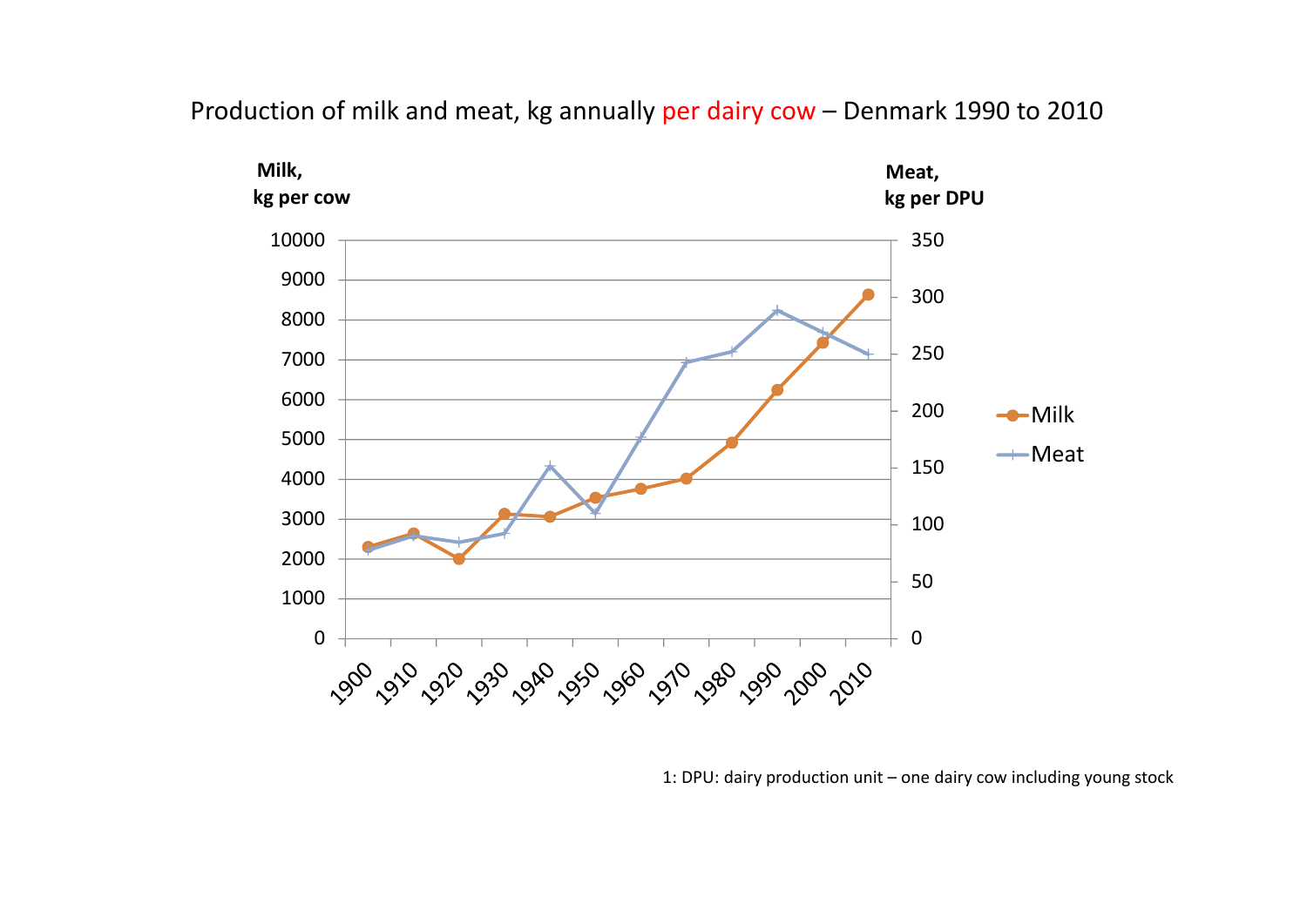#### Production of main crops and use of nitrogen in average per ha of arable land - Denmark



*<sup>1:</sup> One SFU <sup>=</sup> 7,8 MJ Net Energy*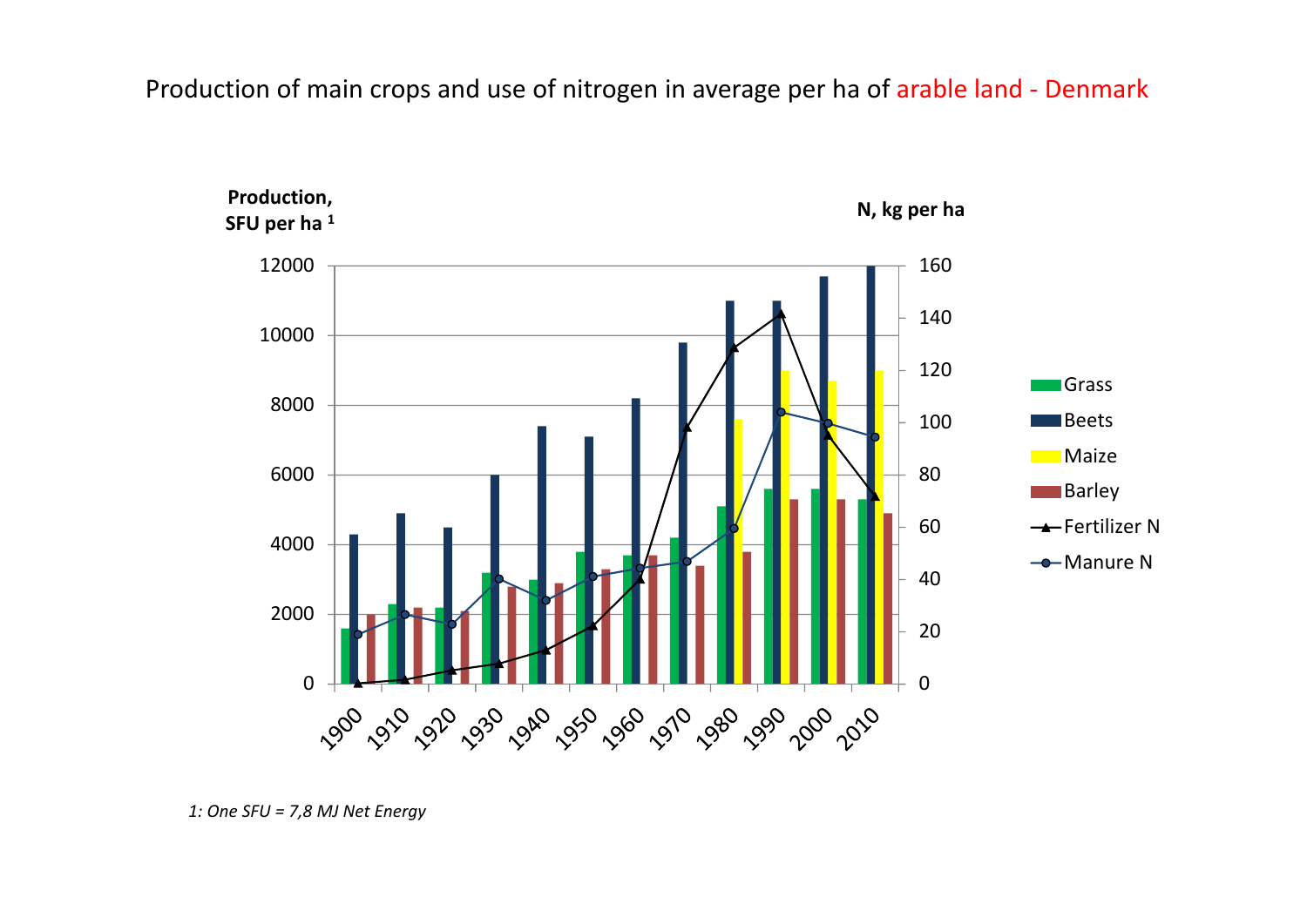#### **Development in technology 1920 ‐ 2010**

**From hand milking to robot milking (AMS)**

1920: First milking machines

1950 : 45% of cows milked by machines

1960: First pipeline milking system

1970: First milking parlors

1980: Automatic teat cup removers

1990: First AMS

2010: 25% of cows milking in AMS





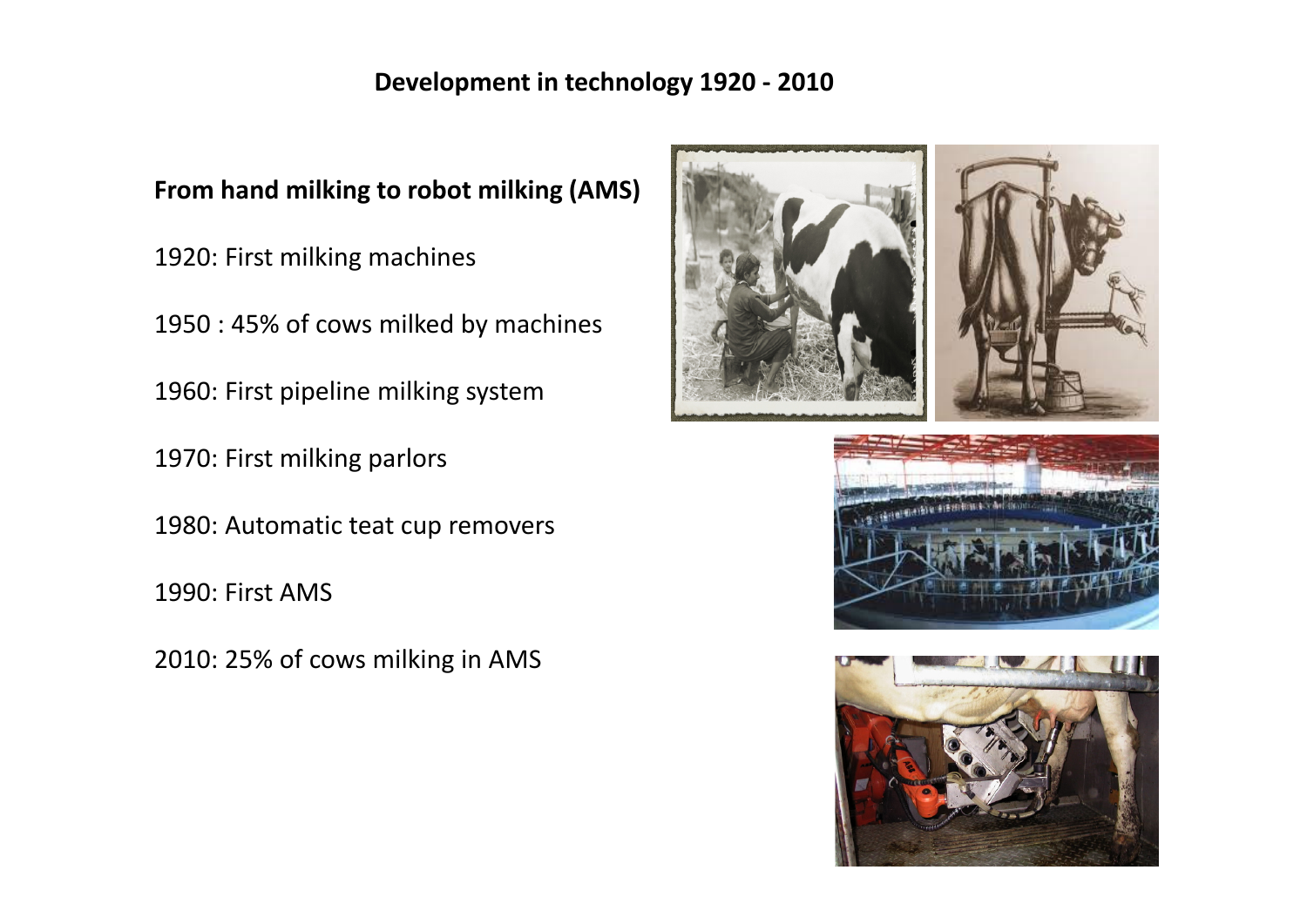## **Typical farms**

1920 – representing local production and marketing

1950 – representing the period with emerging mechanization and introduction of new technologies and <sup>a</sup> more global marked

1980 – representing <sup>a</sup> period with heavily use of external resources like fertilizer and protein

2010 – today with focus on balancing production and risk of environmental damage.





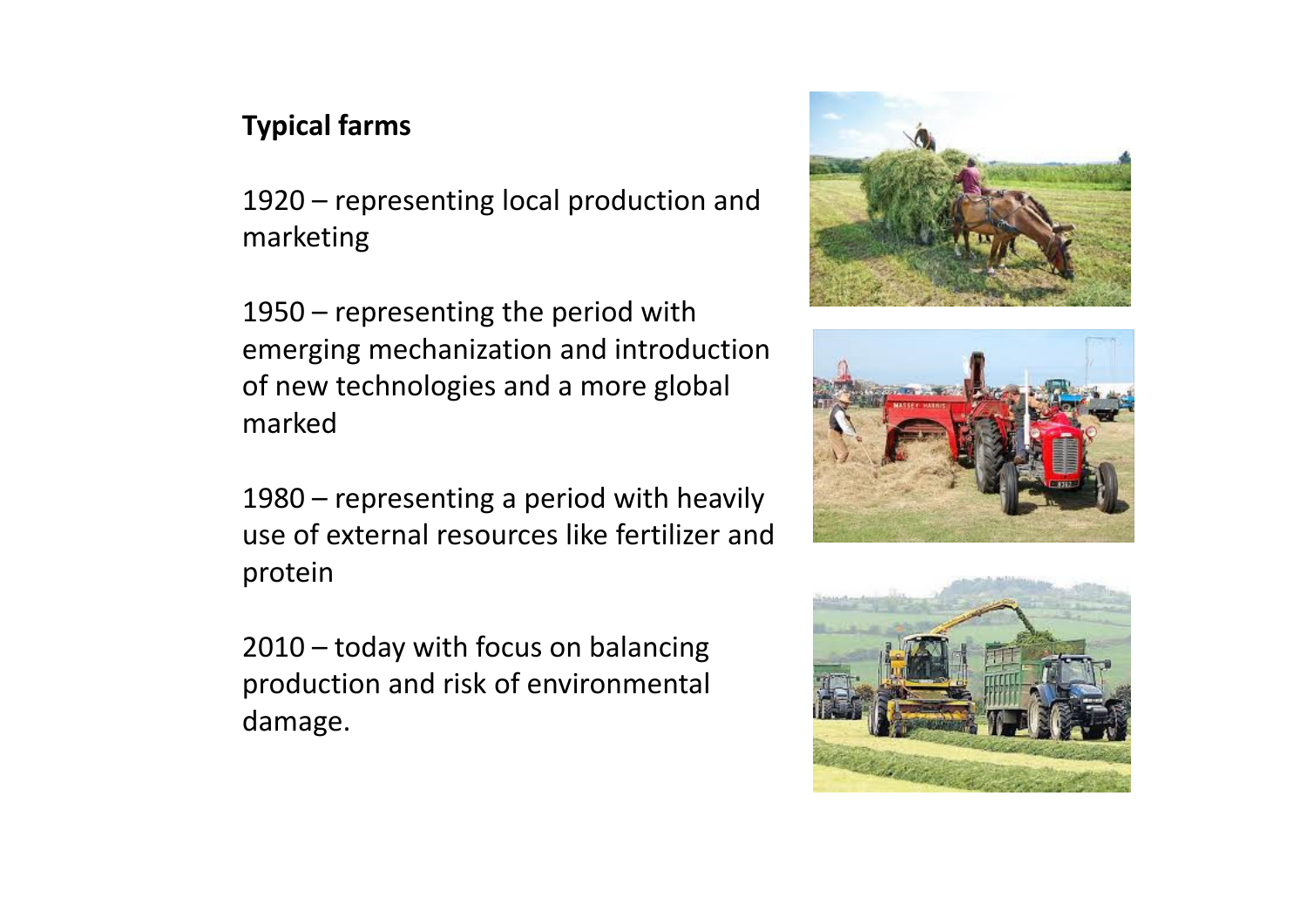### Key figures typical dairy farms 1920 – 2010 in Denmark, farm and herd level

| <b>Year</b>                               | 1920                    | 1950           | 1980 | 2010  |
|-------------------------------------------|-------------------------|----------------|------|-------|
| <b>Dairy cows</b>                         | $\overline{\mathbf{z}}$ | 8              | 20   | 134   |
| <b>Heifers</b>                            | 5                       | 6              | 22   | 126   |
| <b>Bulls</b>                              | $\overline{2}$          | $\overline{2}$ | 12   | 55    |
| Yield $\frac{1}{2}$ , kg ECM / cow / year | 1804                    | 3435           | 5058 | 8994  |
| Meat, kg / DPU / year                     | 76                      | 100            | 229  | 211   |
| Farm land, ha                             | 8,8                     | 8,0            | 19,4 | 162,1 |
| Forage, SFU / ha                          | 2118                    | 3841           | 5176 | 5551  |
| Energy content, SFU / kg DM               | 0,74                    | 0,81           | 0,89 | 0,93  |
| Protein, g crude protein / kg DM          | 142                     | 137            | 180  | 157   |
| Feed efficiency $2$ , %                   | 39                      | 49             | 57   | 64    |
| Protein efficiency <sup>3</sup> , %       | 12                      | 19             | 16   | 23    |

1: Delivered to dairy and used as feed and food on the farm

2: NE for milk and meat in percent of NE intake

3: Protein in milk and meat in percent of protein intake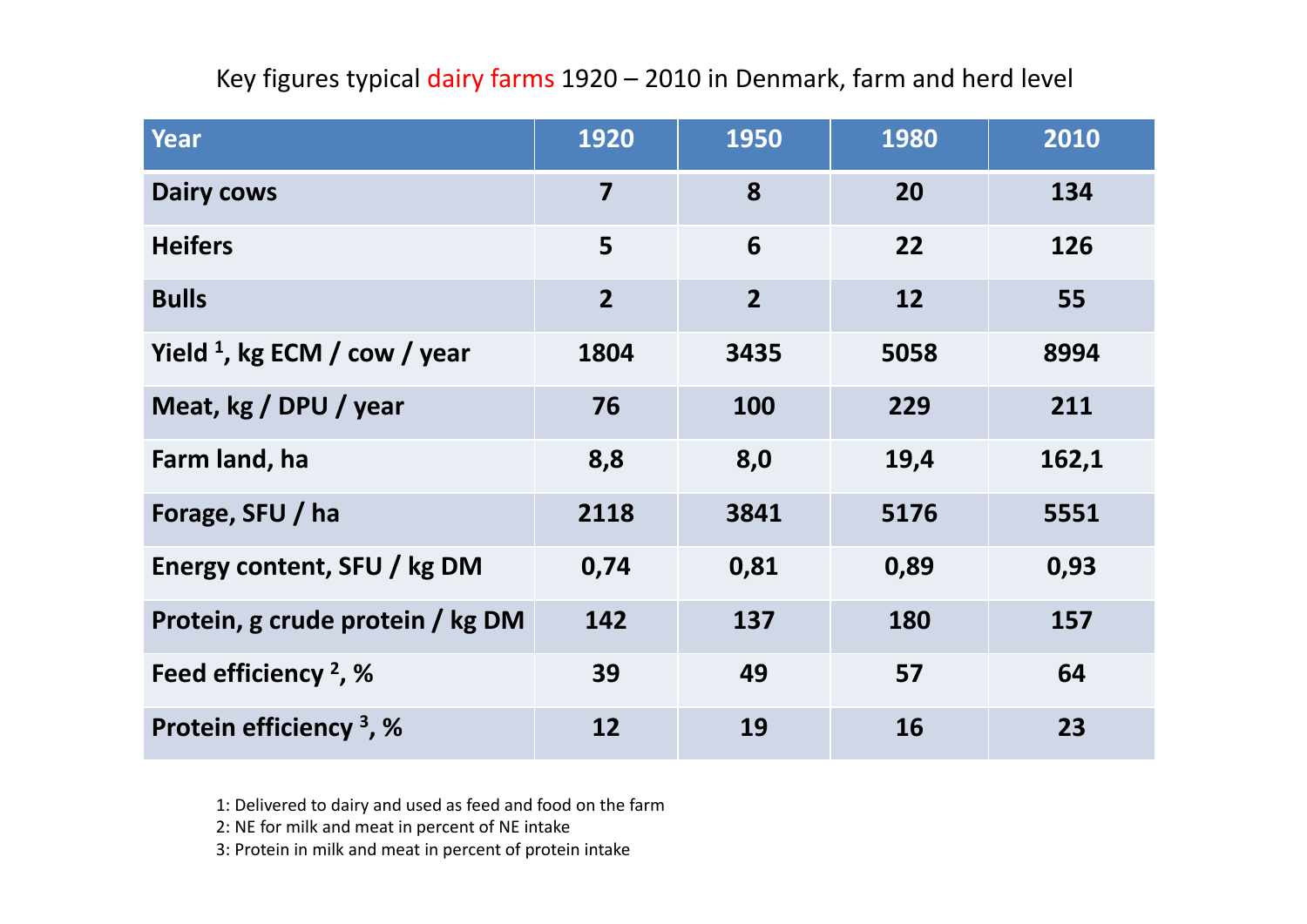### Composition of the feed ration – herd level



**Net energy**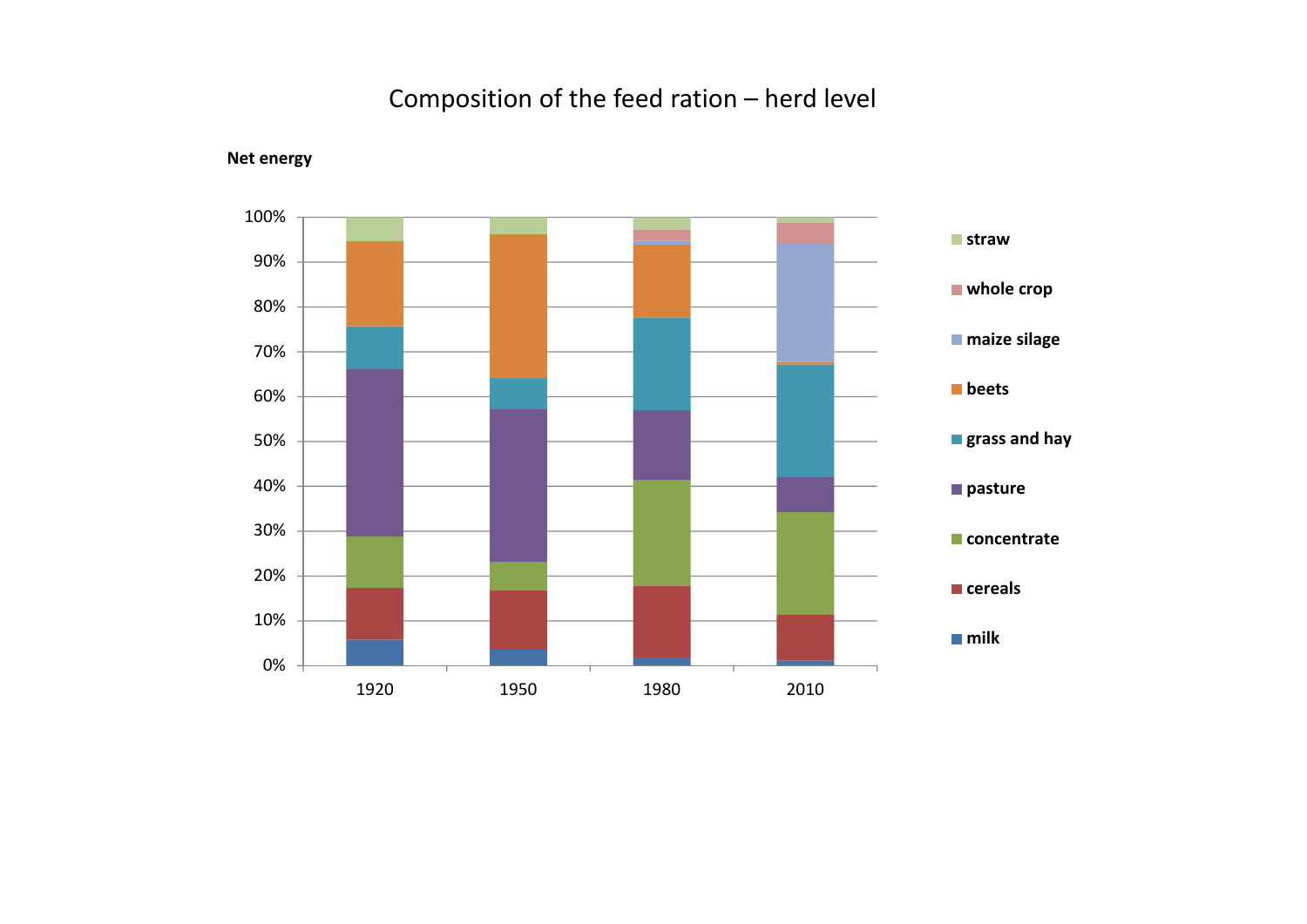#### N balance at farm level for typical dairy farms – Denmark 1920 ‐2010

| <b>Year</b>            | unit                  | 1920 <sup>1)</sup>      | $1950$ <sup>1)</sup> | 1980      | 2010             |
|------------------------|-----------------------|-------------------------|----------------------|-----------|------------------|
| <b>Fertilizer</b>      | Kg N per ha farm land | 5                       | 22                   | 129       | 74               |
| <b>Fixation</b>        |                       | 29                      | 48                   | 33        | 42               |
| <b>Feed</b>            |                       | 15                      | 15                   | 103       | 80               |
| <b>Total input</b>     |                       | 49                      | 85                   | 266       | 196              |
| <b>Milk</b>            |                       | 6                       | 15                   | 27        | 39               |
| <b>Meat</b>            |                       | $\overline{\mathbf{3}}$ | 5                    | 12        | 9                |
| <b>Total output</b>    |                       | 9                       | 20                   | 39        | 48               |
| <b>Farm balance</b>    |                       | 40                      | 65                   | 226       | 148              |
| <b>Efficiency</b>      | %                     | 18                      | 23                   | <b>15</b> | 24               |
| $NH3-N$ losses         |                       | 10                      | 16                   | 41        | 26               |
| <b>Hot spot losses</b> |                       | 6                       | 6                    | 9         | $\boldsymbol{0}$ |

1) Including 2 horses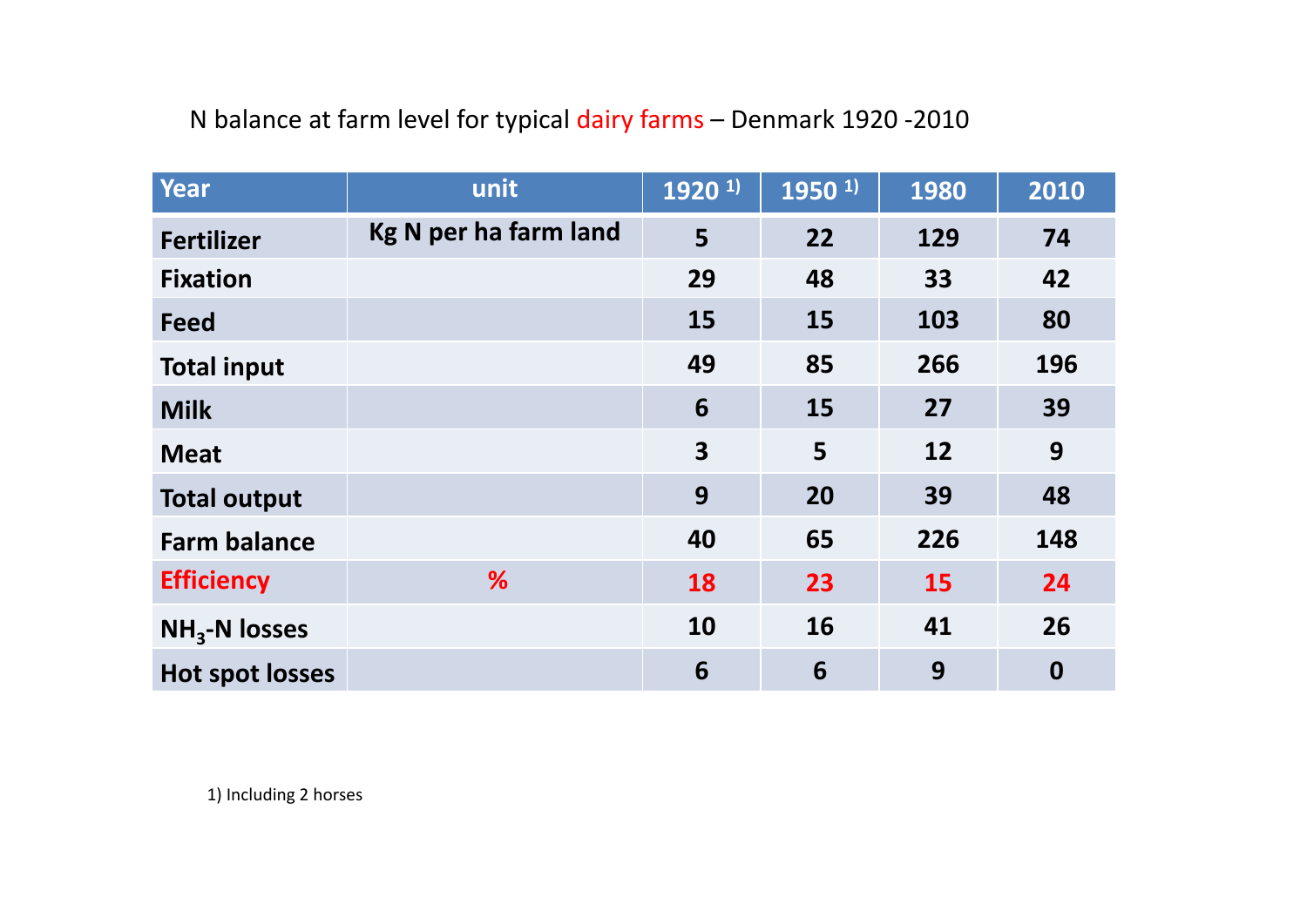#### Development in milk production per ha and surplus of N, kg per ha farm land

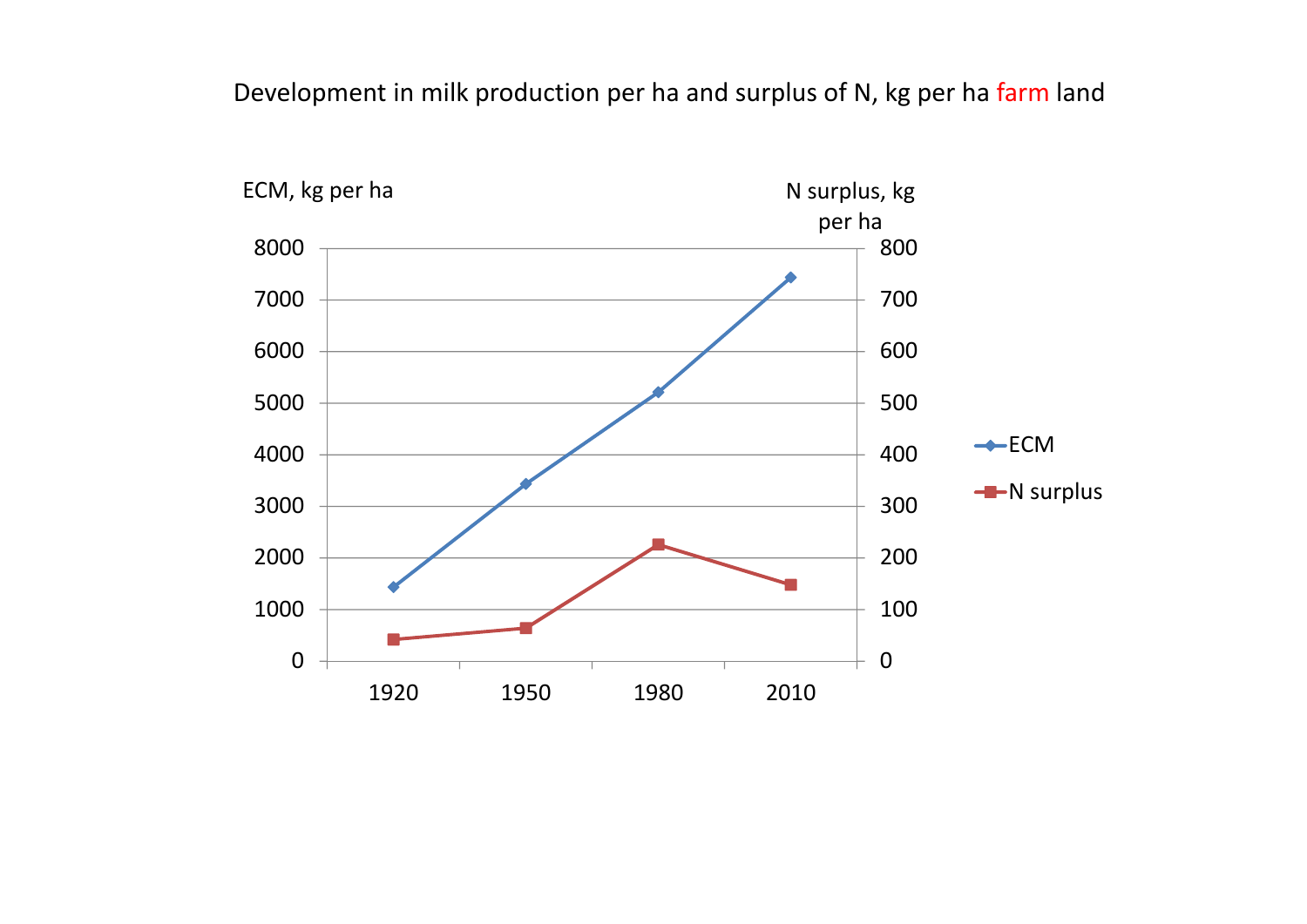| <b>Year</b>                  |                                   | 1920             | 1950 | 1980 | 2010  |
|------------------------------|-----------------------------------|------------------|------|------|-------|
| $CHa$ enteric                | Kg CO <sub>2</sub> eq. per DPU    | 2626             | 3090 | 4217 | 4979  |
| $CHa$ manure                 |                                   | 46               | 54   | 225  | 631   |
| N <sub>2</sub> O             |                                   | 755              | 874  | 2026 | 1811  |
| from $NH3$                   |                                   | 60               | 74   | 185  | 137   |
| from leaching                |                                   | 91               | 125  | 354  | 309   |
| <b>Feed import</b>           |                                   | 392              | 246  | 1220 | 1149  |
| <b>Fertilizer import</b>     |                                   | 54               | 190  | 702  | 487   |
| <b>Fossil energy</b>         |                                   | $\boldsymbol{0}$ | 62   | 900  | 1259  |
| <b>Horses</b>                |                                   | 369              | 373  |      |       |
| <b>Total emission</b>        |                                   | 4392             | 5088 | 9830 | 10761 |
|                              | Kg CO <sub>2</sub> eq. per kg ECM | 2,43             | 1,48 | 1,94 | 1,20  |
|                              |                                   |                  |      |      |       |
| <b>Allocated to products</b> | Milk, kg CO <sub>2</sub> eq.      | 1,27             | 0,92 | 1,02 | 0,81  |
|                              | Meat, kg CO <sub>2</sub> eq.      | 25               | 18   | 20   | 16    |

Emission of green house gasses at farm gate for typical dairy farms – Denmark 1920 -2010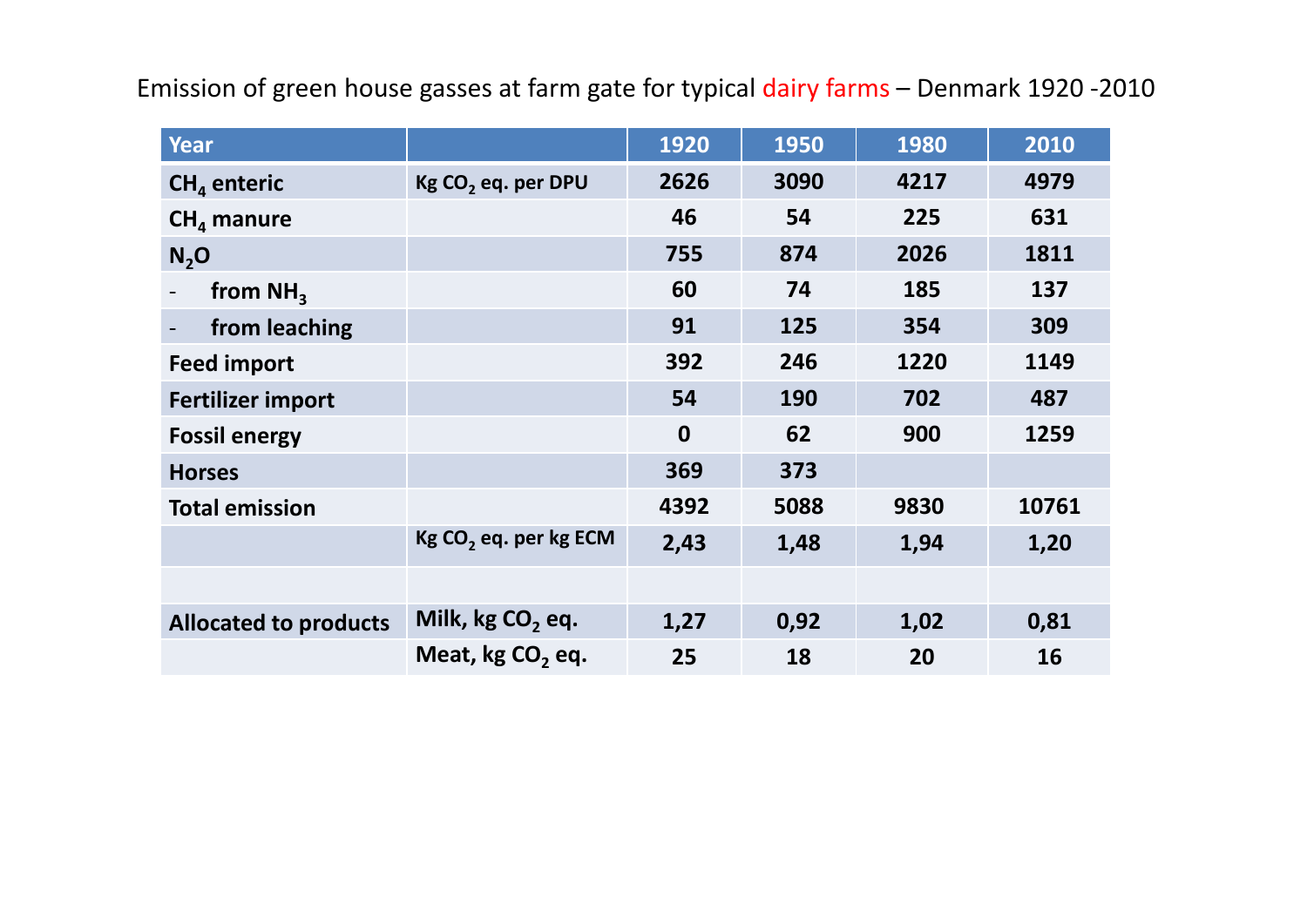#### Sources to emission in the dairy system ab farm

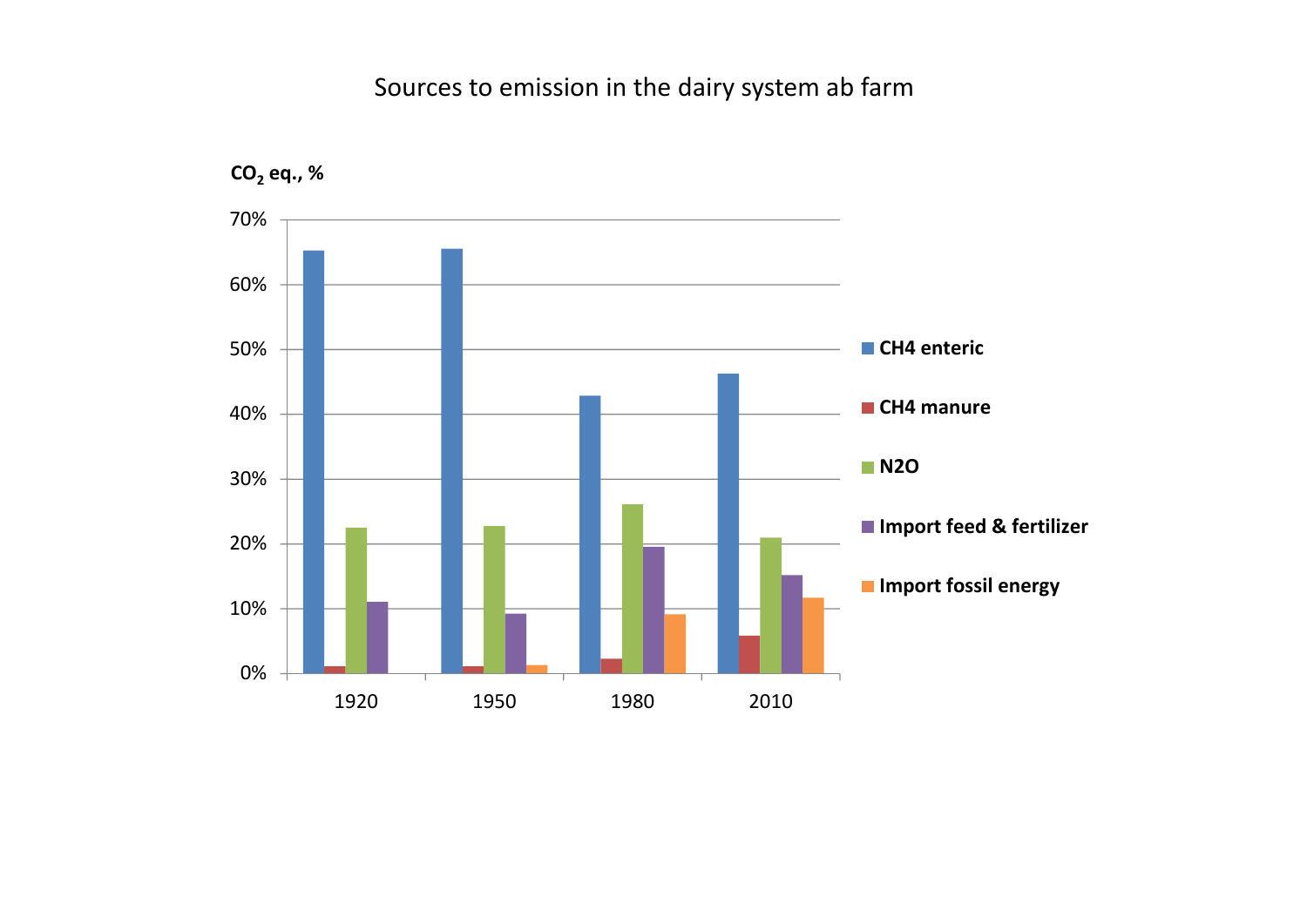#### Development in production of milk and emission of GHG per cow and product

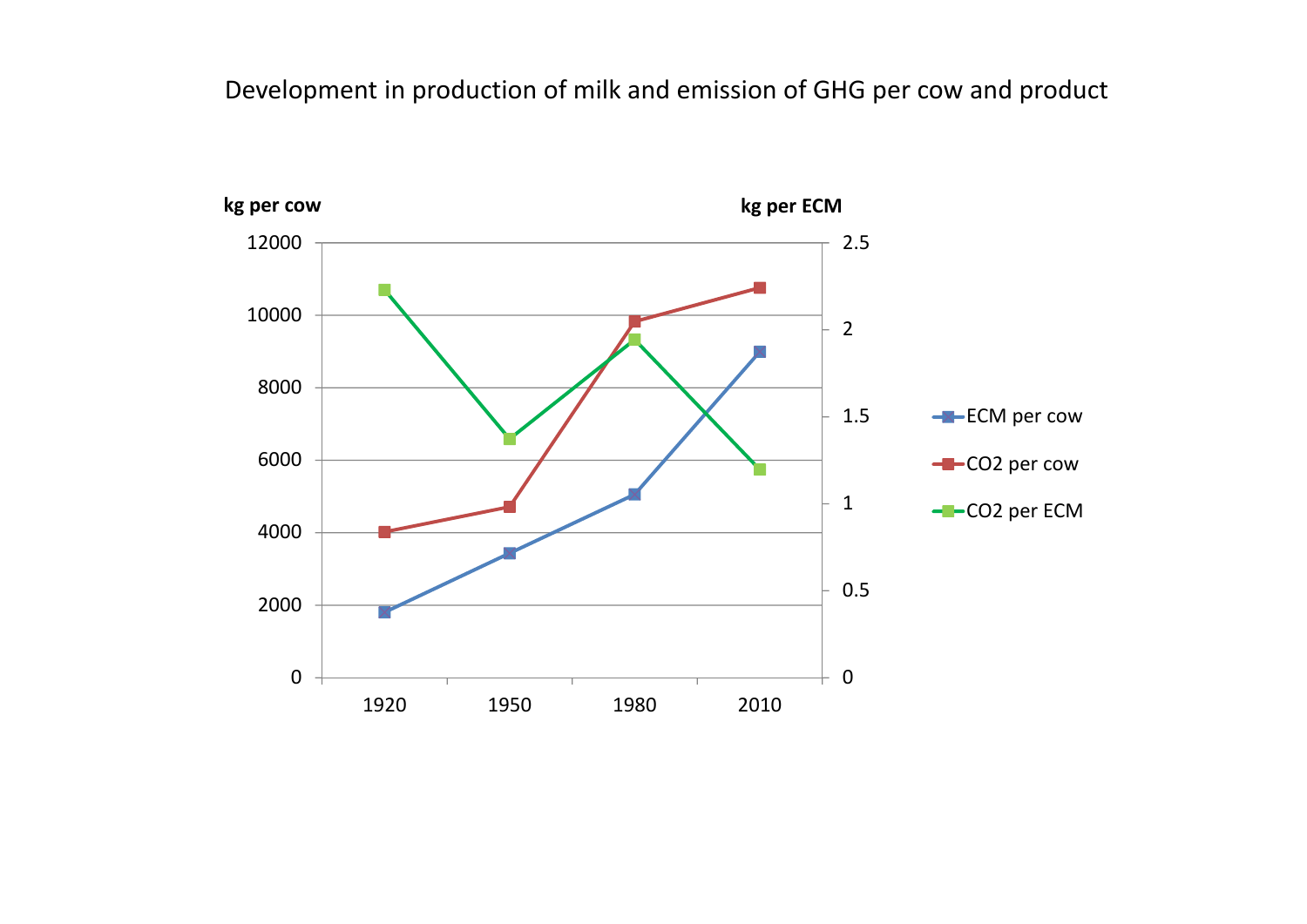# Summary – dairy production 1950 to 2010 in Denmark

| <b>Year</b>                     | <b>Unit</b>                                     | 1950 | 1980 | 2010  |
|---------------------------------|-------------------------------------------------|------|------|-------|
| <b>Production</b>               |                                                 |      |      |       |
| - Yield                         | <b>Kg ECM per cow</b>                           | 3435 | 5058 | 8994  |
| <b>Efficiency</b>               |                                                 |      |      |       |
| - Energy                        | % of intake use for<br>production (milk & meat) | 49   | 57   | 64    |
| - Protein                       | % of intake in product                          | 19   | 16   | 23    |
| - Landuse - global              | Ha per 1000 kg ECM                              | 0,32 | 0,27 | 0,17  |
| <b>Environment</b>              |                                                 |      |      |       |
| - N farm balance                | Kg N per ha farm land                           | 65   | 226  | 148   |
|                                 | Kg N per 1000 kg ECM                            | 22   | 43   | 20    |
| - NH <sub>3</sub> farm emission | Kg N per ha farm land                           | 16   | 41   | 26    |
|                                 | Kg N per 1000 kg ECM                            | 5,4  | 7,9  | 3,5   |
| - Carbon foot print (LCA)       | Kg CO <sub>2</sub> eq per DPU                   | 5100 | 9800 | 10700 |
|                                 | Kg CO <sub>2</sub> eq per kg ECM                | 1,48 | 1,94 | 1,20  |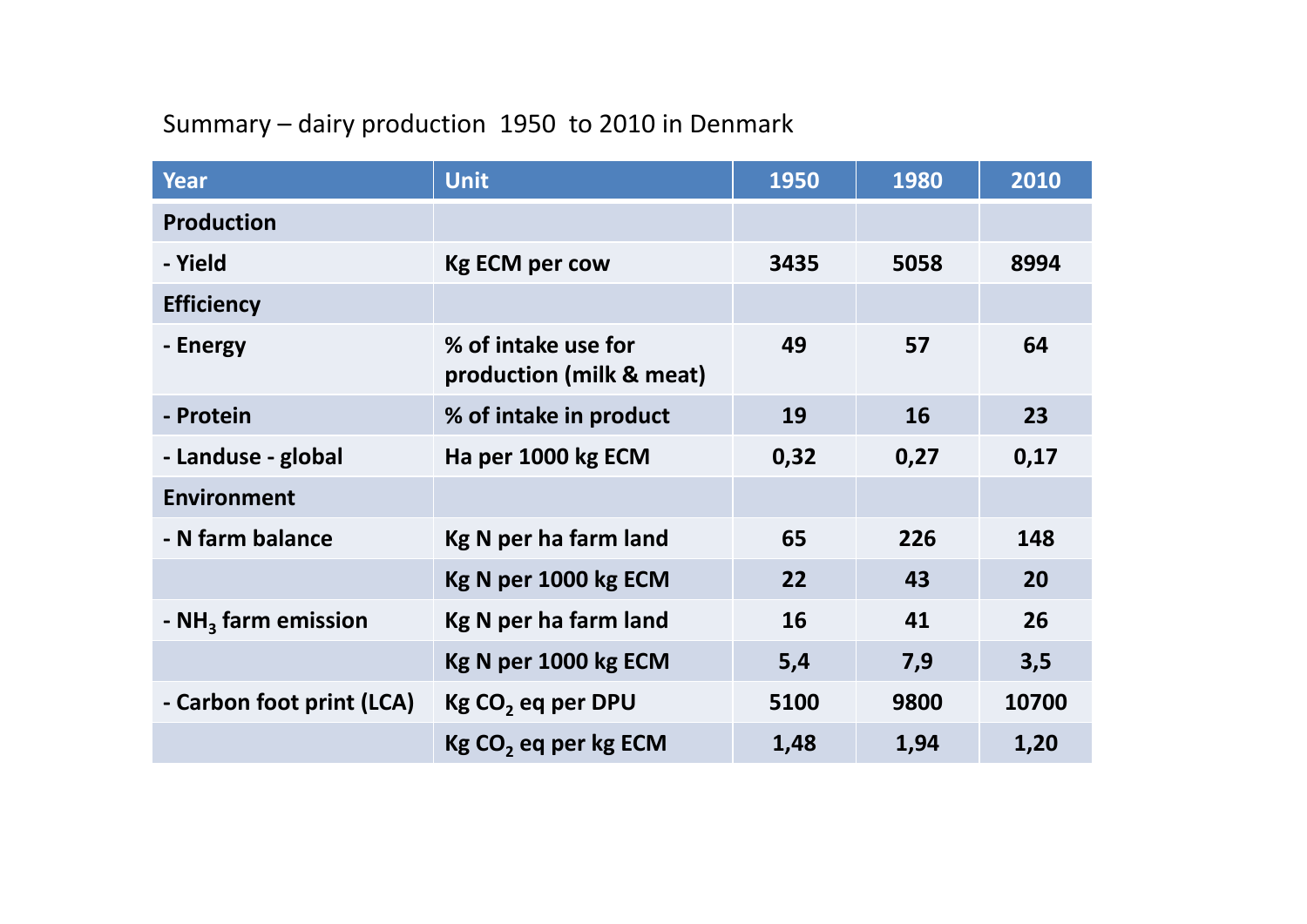#### **Change from 1950 to 2010 – due to livestock‐ or crop production improvement?**

|                                        | <b>GHG</b>          | <b>N</b> surplus              | <b>Landuse</b><br>farm      |
|----------------------------------------|---------------------|-------------------------------|-----------------------------|
|                                        | $CO_2$ eq. x $10^9$ | Kg N $\times$ 10 <sup>6</sup> | Ha $\times$ 10 <sup>3</sup> |
| 1950                                   | 7,76                | 115                           | 1766                        |
| 2010 with 1950 crop<br>production      | 7,63                | 119                           | 1170                        |
| 2010 with 1950 livestock<br>production | 7,90                | 102                           | 932                         |
| 2010                                   | 6,94                | 122                           | 800                         |

Estimated emission, N surplus and land use from cattle production in Denmark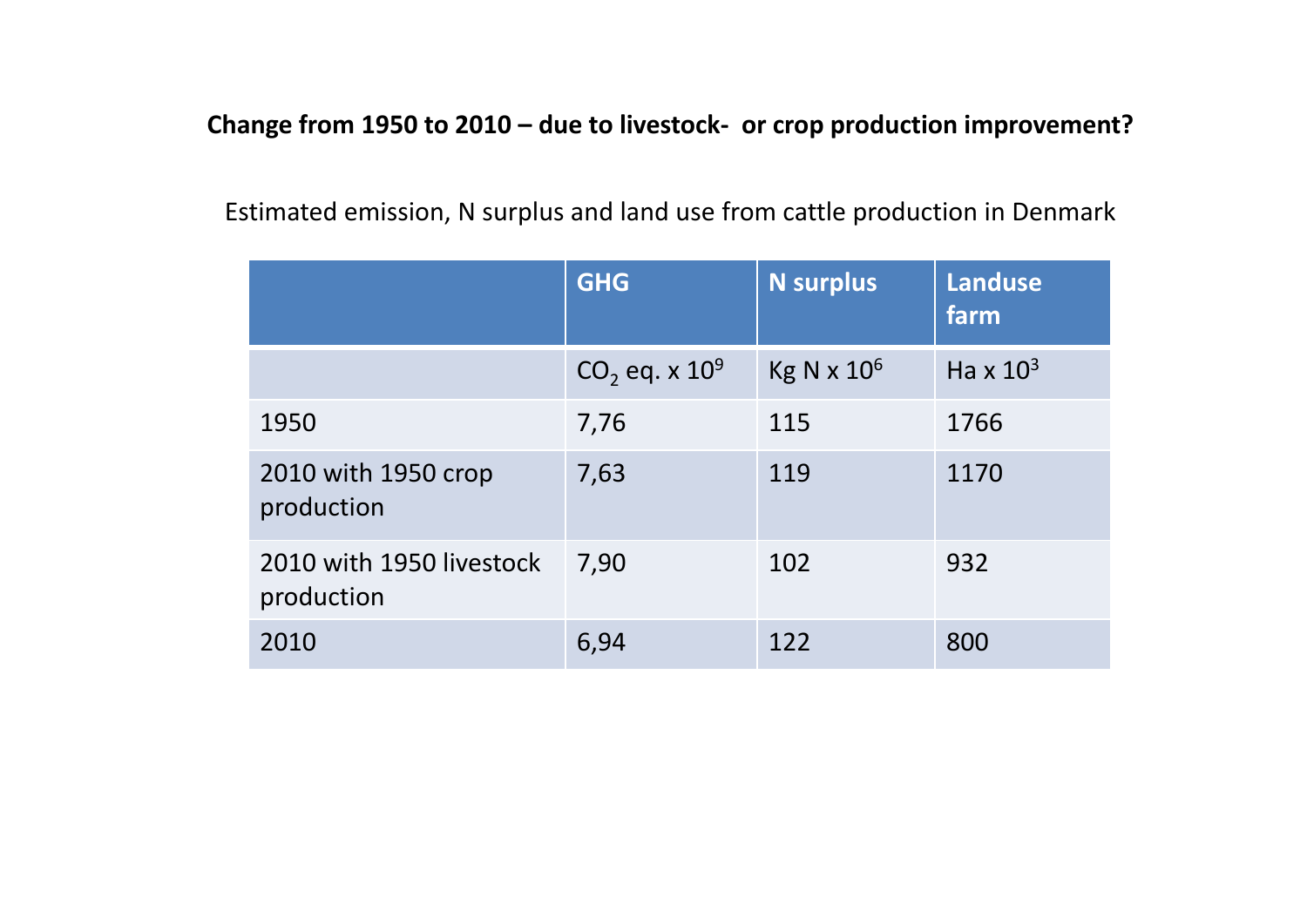#### Future:: Scenarios for 2040 – milk yield 12500 kg ECM per cow

| <b>Year</b>                | <b>Unit</b>                              | 2010        | 2040 - 2010 meat production |                         |                         |  |
|----------------------------|------------------------------------------|-------------|-----------------------------|-------------------------|-------------------------|--|
|                            |                                          |             | <b>2010 total</b><br>milk   | 2010 number<br>of cows  | +20% forage<br>yield    |  |
| <b>Dairy cows</b>          | $n \times 10^3$                          | 568         | 409                         | 568                     | 568                     |  |
| <b>Heifer</b>              | $n \times 10^3$                          | 534         | 347                         | 483                     | 483                     |  |
| Suckler cows <sup>1)</sup> | $n \times 10^3$                          | $\mathbf 0$ | 108                         | 10                      | 10                      |  |
| <b>Production</b>          |                                          |             |                             |                         |                         |  |
| <b>Milk</b>                | kg ECM x 10 <sup>6</sup>                 | 5109        | 5109                        | 7102                    | 7102                    |  |
| <b>Meat - dairy</b>        | Kg meat $x$ 10 $6$                       | 120         | 84                          | 117                     | 117                     |  |
| <b>Meat - others</b>       | Kg meat $x$ 10 $6$                       | $\mathbf 0$ | 36                          | $\overline{\mathbf{3}}$ | $\overline{\mathbf{3}}$ |  |
| <b>Resource use</b>        |                                          |             |                             |                         |                         |  |
| <b>Feed</b>                | <b>SFU x 10<sup>6</sup></b>              | 5315        | 5128                        | 6214                    | 6214                    |  |
| Area - Denmark             | Ha $\times$ 10 <sup>3</sup>              | 689         | 715                         | 827                     | 689                     |  |
| Area - import              | Ha $\times$ 10 <sup>3</sup>              | 166         | 139                         | 189                     | 151                     |  |
| <b>Environment</b>         |                                          |             |                             |                         |                         |  |
| <b>N</b> balance           | <b>Kg N x 10<sup>6</sup></b>             | 102         | 106                         | 119                     | 91                      |  |
| <b>Emission GHG</b>        | Kg CO <sub>2</sub> eq. x 10 <sup>9</sup> | 6,1         | 6,1                         | 7,2                     | 6,8                     |  |